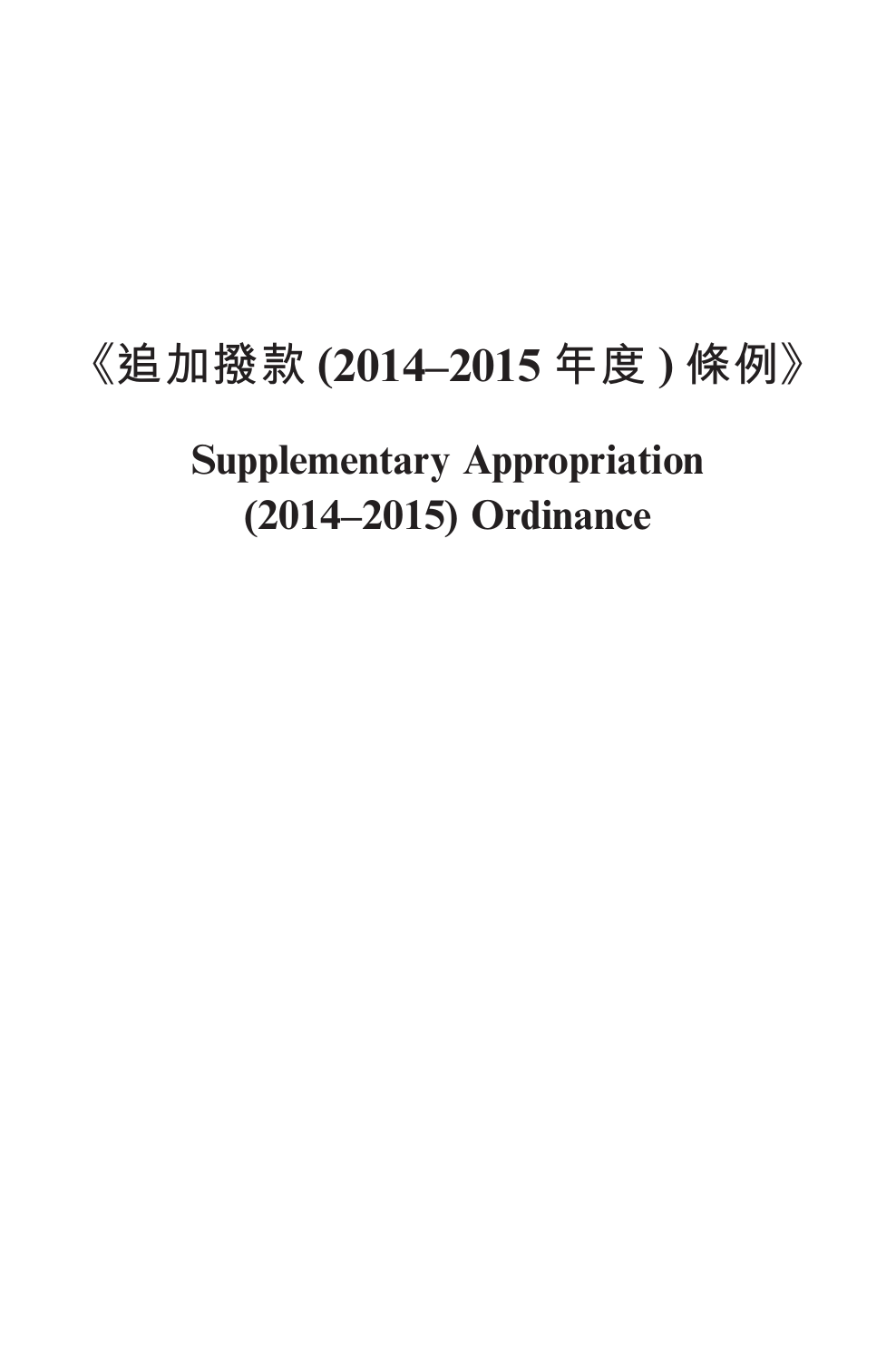Section 1

Ord. No. 20 of 2015 A2849

### **HONG KONG SPECIAL ADMINISTRATIVE REGION**

ORDINANCE NO. 20 OF 2015



C. Y. LEUNG Chief Executive 12 November 2015

An Ordinance to approve a supplementary appropriation to the services of the Government in the financial year that ended on 31 March 2015.

[13 November 2015]

Enacted by the Legislative Council.

**1. Short title**

This Ordinance may be cited as the Supplementary Appropriation (2014–2015) Ordinance.

### **2. Approval of appropriation**

The appropriation in the manner expressed in the Schedule of a sum of \$6,521,260,654.07 from the general revenue for the services of the Government in the financial year that ended on 31 March 2015 is approved.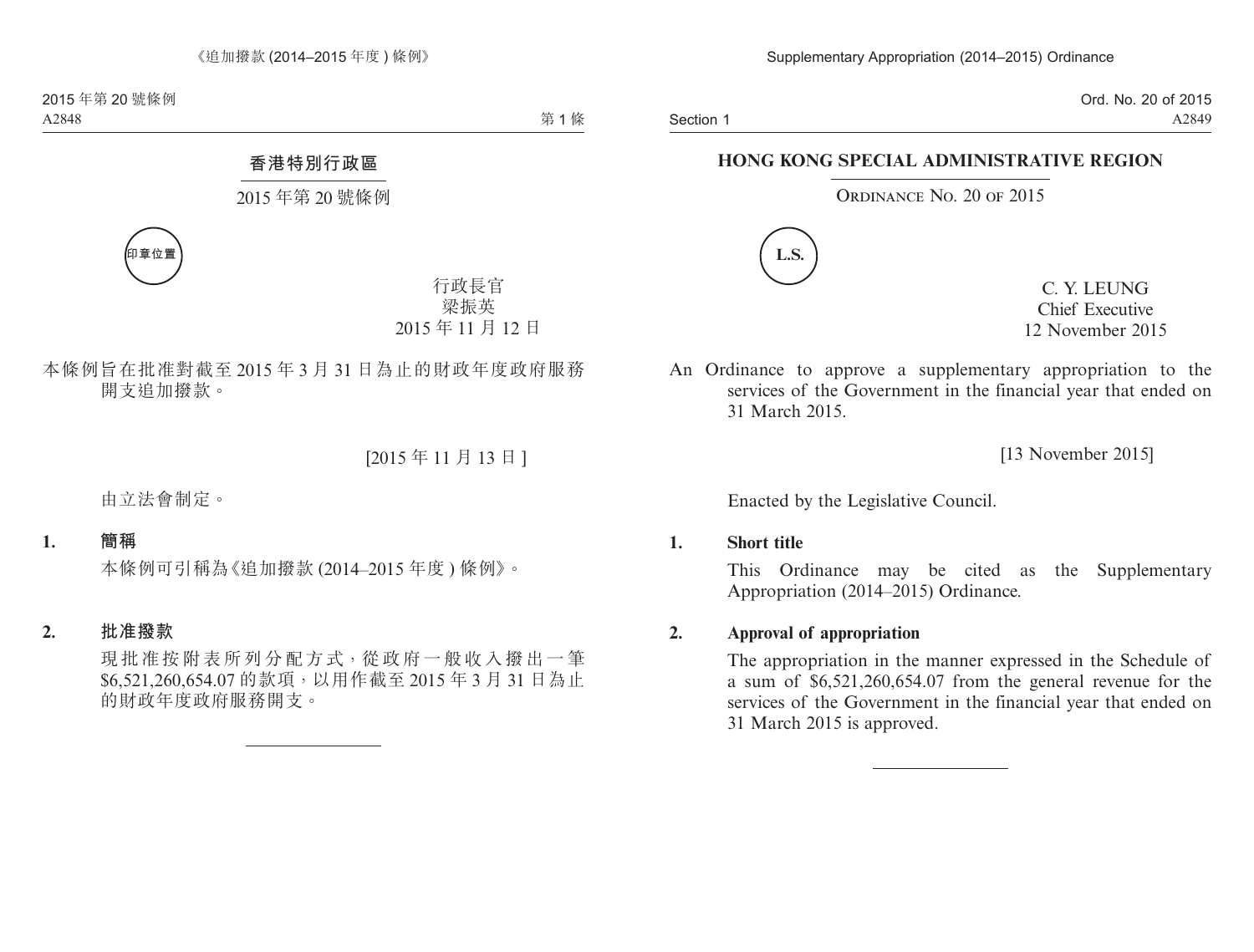### Supplementary Appropriation (2014–2015) Ordinance

| Schedule | Ord. No. 20 of 2015 |
|----------|---------------------|
|          | A2851               |

## **Schedule** [s. 2]

| Number<br>of Vote | Head of Expenditure                                                           | Amount<br>of Vote<br>\$ |
|-------------------|-------------------------------------------------------------------------------|-------------------------|
| 21                |                                                                               | 1,961,430.44            |
| 23                |                                                                               | 963,284.28              |
| 24                |                                                                               | 4,216,868.78            |
| 25                | Architectural Services Department                                             | 24,928,840.49           |
| 27                |                                                                               | 2,678,074.16            |
| 28                |                                                                               | 13,516,134.81           |
| 30                | Correctional Services Department                                              | 98,320,718.20           |
| 31                | Customs and Excise Department                                                 | 85,934,288.70           |
| 33                | Civil Engineering and Development                                             | 55,322,470.31           |
| 47                | Government Secretariat: Office of the<br>Government Chief Information Officer | 4,573,058.64            |
| 49                | Food and Environmental Hygiene                                                | 95,290,550.84           |
| 53                | Government Secretariat: Home Affairs                                          | 15,670,189.92           |
| 60                |                                                                               | 60,782,504.90           |
| 62                |                                                                               | 1,051,612,321.14        |
| 63                |                                                                               | 22,322,949.67           |
| 70                |                                                                               | 134,893,832.05          |
| 72                | <b>Independent Commission Against</b>                                         | 24,054,549.27           |
| 76                |                                                                               | 26, 245, 255. 14        |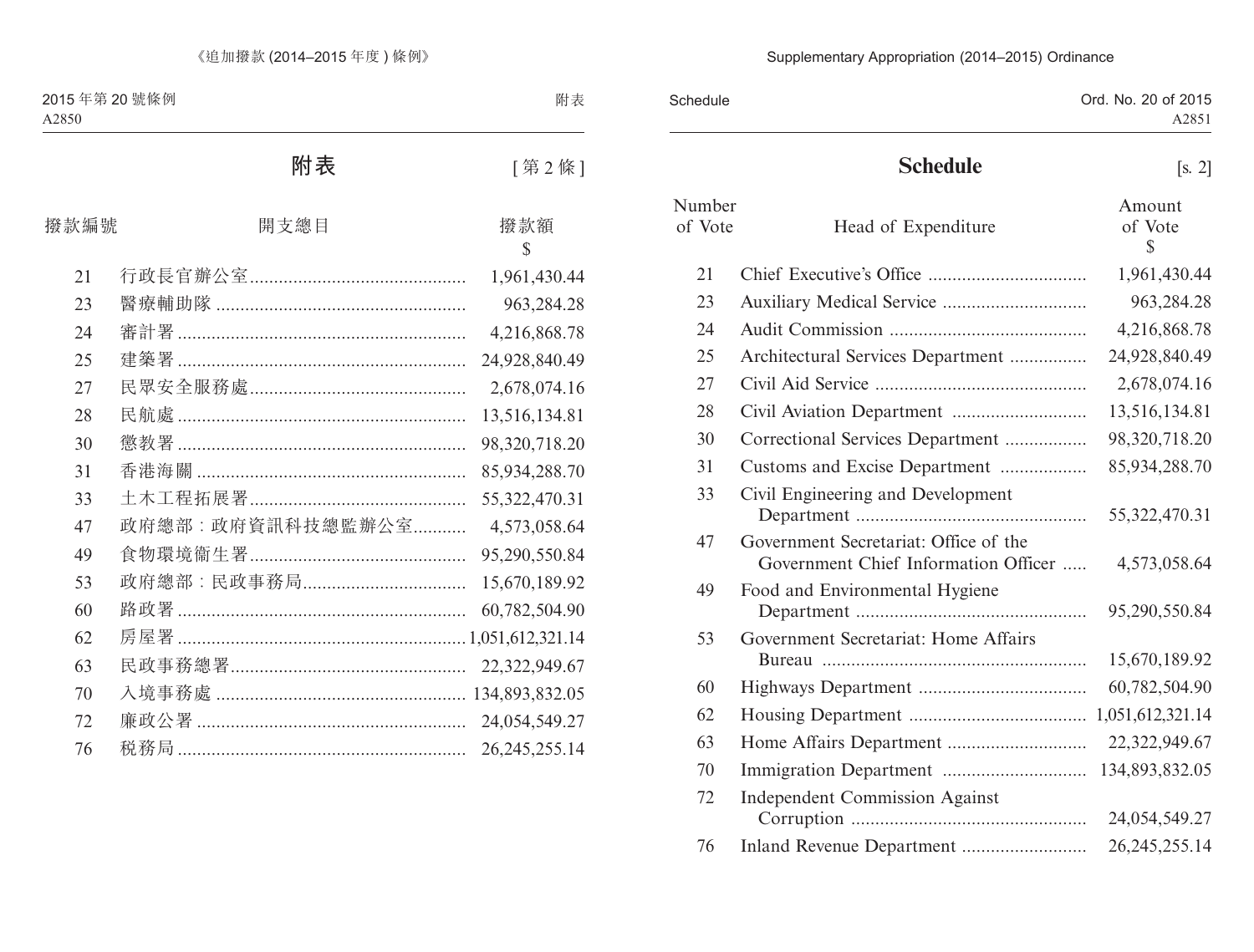### Ord. No. 20 of 2015 A2853 Schedule Number of Vote Head of Expenditure Amount of Vote  $\mathcal{S}$ 79 Invest Hong Kong ......................................... 981,433.53 91 Lands Department ........................................ 48,360,202.46 94 Legal Aid Department .................................. 15,931,375.37 95 Leisure and Cultural Services Department .... 135,330,214.23 100 Marine Department ....................................... 47,215,417.60 112 Legislative Council Commission ................... 16,799,747.33 114 Office of The Ombudsman ............................ 4,355,000.00 116 Official Receiver's Office ................................ 2,199,663.60 121 Independent Police Complaints Council ....... 1,283,510.00 122 Hong Kong Police Force ............................... 1,032,018,189.06 136 Public Service Commission Secretariat .......... 665,784.95 140 Government Secretariat: Food and Health Bureau (Health Branch) ............................. 1,696,529,719.20 147 Government Secretariat: Financial Services and the Treasury Bureau (The Treasury Branch) ...................................................... 88,561,006.65 155 Government Secretariat: Innovation and Technology Commission ............................ 7,028,608.85 156 Government Secretariat: Education Bureau .. 606,363,716.26 168 Hong Kong Observatory ............................... 7,496,931.81 170 Social Welfare Department ............................ 233,474,535.98 174 Joint Secretariat for the Advisory Bodies on Civil Service and Judicial Salaries and Conditions of Service ................................ 1,833,986.42

#### Supplementary Appropriation (2014–2015) Ordinance